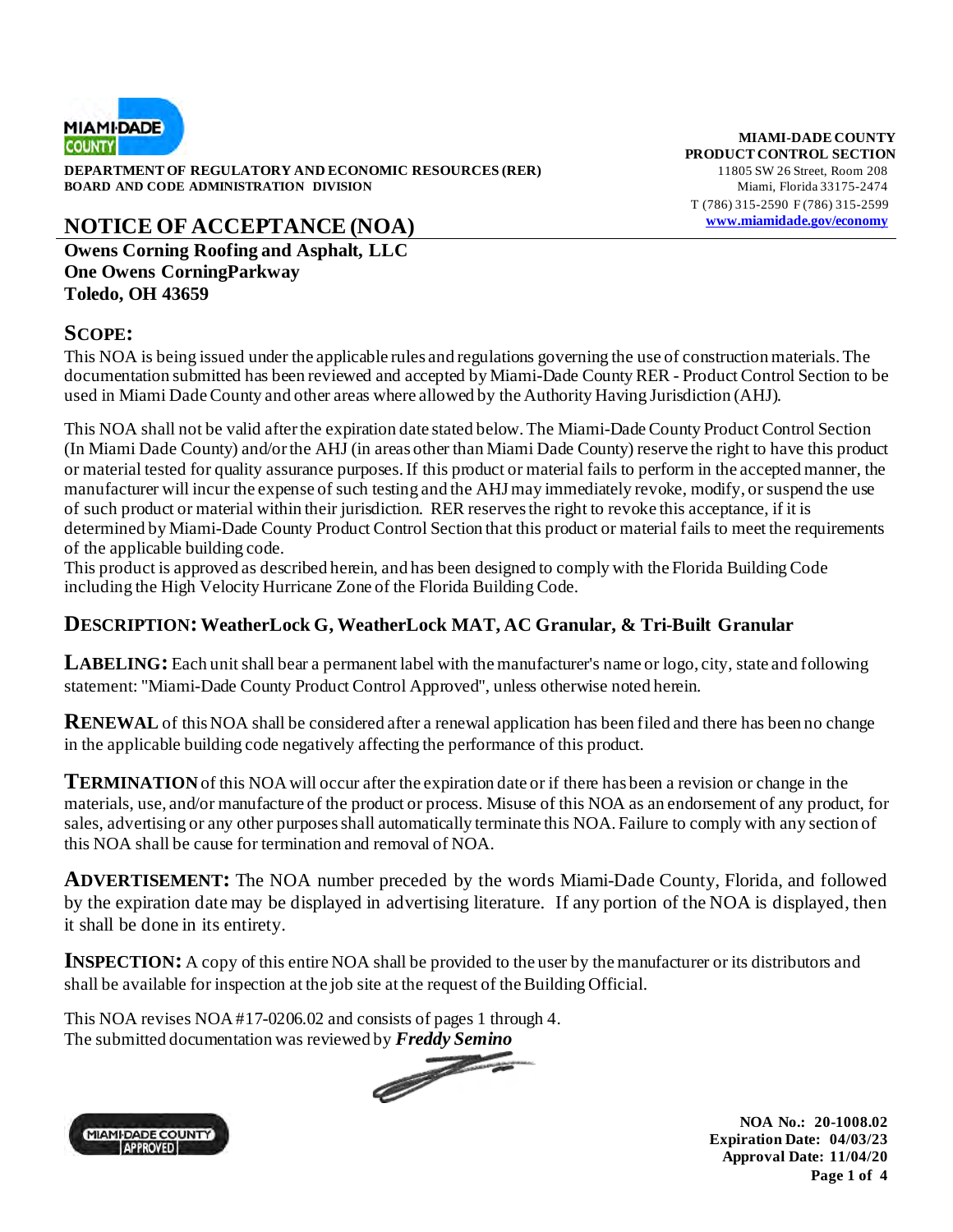### **ROOFING COMPONENT APPROVAL**

| Category:            | Roofing      |
|----------------------|--------------|
| <b>Sub-Category:</b> | Underlayment |
| <b>Material:</b>     | <b>SBS</b>   |

## **PRODUCTS DESCRIPTION:**

| <b>Product</b>                         | <b>Dimensions</b>                              | <b>Test</b><br><b>Specification</b> | <b>Product</b><br><b>Description</b>                                                                                                                                   |
|----------------------------------------|------------------------------------------------|-------------------------------------|------------------------------------------------------------------------------------------------------------------------------------------------------------------------|
| <b>WeatherLock G</b>                   | $36''$ x $33.3'$ rolls                         | ASTMD 1970                          | SBS self-adhering modified asphalt underlayment                                                                                                                        |
| Manufacturing<br>$Location(s) \# 1, 2$ | $36$ " x 66.6' rolls                           |                                     | sheet material with a surfacing of opaque granules;<br>for use as an underlayment in sloped roof<br>assemblies.                                                        |
| <b>WeatherLock MAT</b>                 | $36''$ x $33.3'$ rolls<br>$36''$ x 66.6' rolls | ASTMD 1970                          | SBS self-adhering modified asphalt underlayment<br>sheet material with a polymeric asphalt film<br>surfacing; for use as an underlayment in sloped<br>roof assemblies. |
| Manufacturing<br>$Location(s) \# 1, 2$ |                                                |                                     |                                                                                                                                                                        |
| <b>AC Granular</b>                     | $36''$ x $33.3'$ rolls<br>$36''$ x 66.6' rolls | ASTMD 1970                          | SBS self-adhering modified asphalt underlayment<br>sheet material with a surfacing of opaque granules;<br>for use as an underlayment in sloped roof<br>assemblies.     |
| Manufacturing<br>$Location(s) \# 1, 2$ |                                                |                                     |                                                                                                                                                                        |
| <b>Tri-Built Granular</b>              | $36''$ x $33.3'$ rolls                         | ASTMD 1970                          | SBS self-adhering modified asphalt underlayment                                                                                                                        |
| Manufacturing<br>$Location(s) \# 1, 2$ | $36$ " x 66.6' rolls                           |                                     | sheet material with a surfacing of opaque granules;<br>for use as an underlayment in sloped roof<br>assemblies.                                                        |

### **MANUFACTURING LOCATION:**

- 1. Brentwood, NH.
- 2. Houston, TX.

#### **EVIDENCE SUBMITTED:**

| <b>Test Agency</b>                | <b>Test Identifier</b> | <b>Test Name/Report</b> | Date     |
|-----------------------------------|------------------------|-------------------------|----------|
| Momentum Technologies             | JX19L5A                | ASTMD 1970              | 02/02/18 |
| International                     | AX08E7D                | ASTMD 1970              | 02/02/18 |
| <b>PRI Construction Materials</b> | OCF-338-02-01          | ASTMD 1970              | 01/26/18 |
| Technologies, LLC                 | OCF-293-02-01          | ASTMD 1970              | 01/26/18 |
|                                   | OCF-295-02-01          | ASTMD 1970              | 01/26/18 |
|                                   | OCF-297-02-01          | ASTMD 1970              | 02/08/17 |
|                                   | 1378T0100              | ASTMD 1970              | 9/17/20  |
|                                   | 1378T0101              | ASTMD 1970              | 9/17/20  |
|                                   |                        |                         |          |

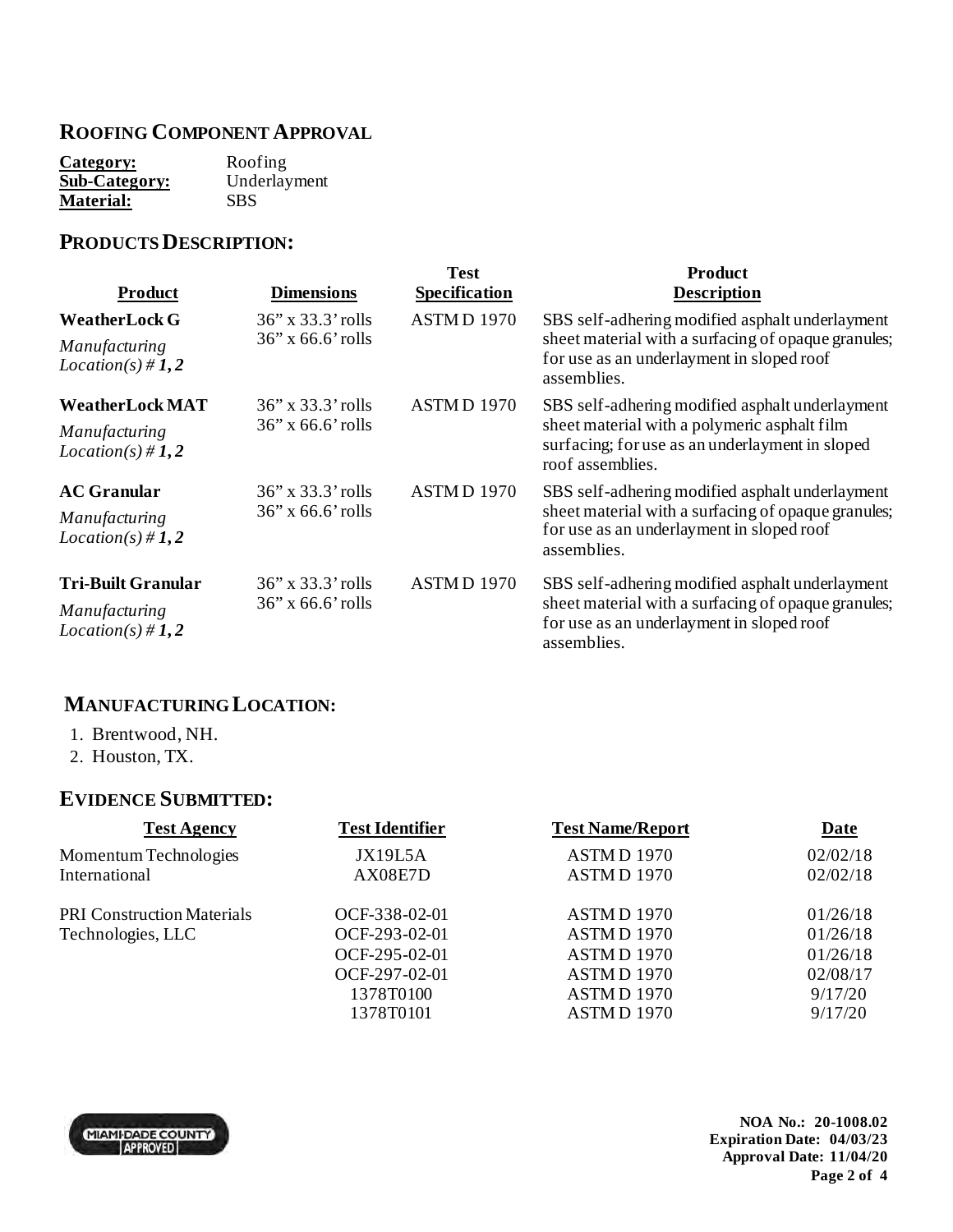#### **APPROVED ASSEMBLIES:**

| Deck Type 1:             | Wood, non-insulated, new construction                                                                                                                                                                                                                                                                        |
|--------------------------|--------------------------------------------------------------------------------------------------------------------------------------------------------------------------------------------------------------------------------------------------------------------------------------------------------------|
| <b>Deck Description:</b> | $19/32$ " or greater plywood or wood plank                                                                                                                                                                                                                                                                   |
| System $E(1)$ :          | Anchor sheet mechanically fastened deck, membrane adhered.                                                                                                                                                                                                                                                   |
| <b>Base Sheet:</b>       | One or more plies of ASTM D 226 Type II or ASTM D 2626 with a minimum 4" side lap and a<br>6" end lap mechanically fastened to deck with approved nails and tin caps 6" o.c. at the laps and<br>two staggered rows 12" o.c. the field of the roll.                                                           |
| <b>Membrane:</b>         | One or more plies of WeatherLock G, WeatherLock MAT, AC Granular, or Tri-Built Granular<br>with a minimum 3" side lap and 6" end lap. Place the first course of membrane parallel to the<br>eave, rolling the membrane to obtain maximum contact. Remove the release membrane as the<br>membrane is applied. |
| Surfacing:               | Approved for Asphaltic shingles, wood shakes and shingles, quarry slate roof assemblies.                                                                                                                                                                                                                     |



**NOA No.: 20-1008.02 Expiration Date: 04/03/23 Approval Date: 11/04/20 Page 3 of 4**